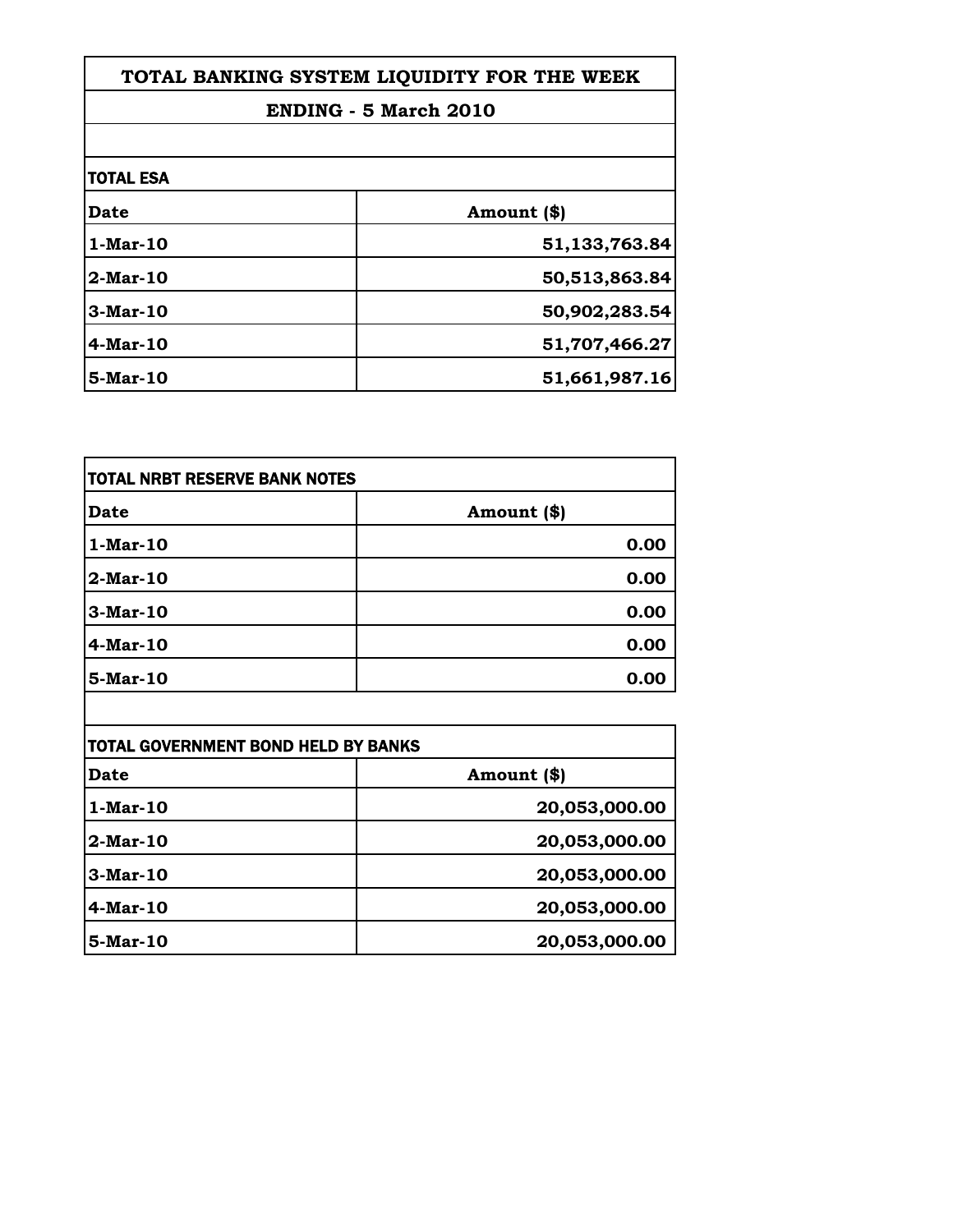| TOTAL BANKING SYSTEM LIQUIDITY FOR THE WEEK |                  |
|---------------------------------------------|------------------|
| <b>ENDING - 12 March 2010</b>               |                  |
|                                             |                  |
| <b>TOTAL ESA</b>                            |                  |
| <b>Date</b>                                 | Amount (\$)      |
| 8-Mar-10                                    | 51,168,199.52    |
| $9-Mar-10$                                  | 46,409,127.81    |
| $10$ -Mar- $10$                             | 47, 477, 115. 27 |
| $11-Mar-10$                                 | 47,651,374.28    |
| $12$ -Mar-10                                | 47,649,324.27    |

| TOTAL NRBT RESERVE BANK NOTES |             |
|-------------------------------|-------------|
| Date                          | Amount (\$) |
| 8-Mar-10                      | 0.00        |
| 9-Mar-10                      | 0.00        |
| 10-Mar-10                     | 0.00        |
| 11-Mar-10                     | 0.00        |
| 12-Mar-10                     | 0.00        |

| <b>TOTAL GOVERNMENT BOND HELD BY BANKS</b> |               |
|--------------------------------------------|---------------|
| Date                                       | Amount (\$)   |
| 8-Mar-10                                   | 20,053,000.00 |
| <b>9-Mar-10</b>                            | 20,053,000.00 |
| $10$ -Mar- $10$                            | 20,053,000.00 |
| $11-Mar-10$                                | 20,053,000.00 |
| 12-Mar-10                                  | 20,053,000.00 |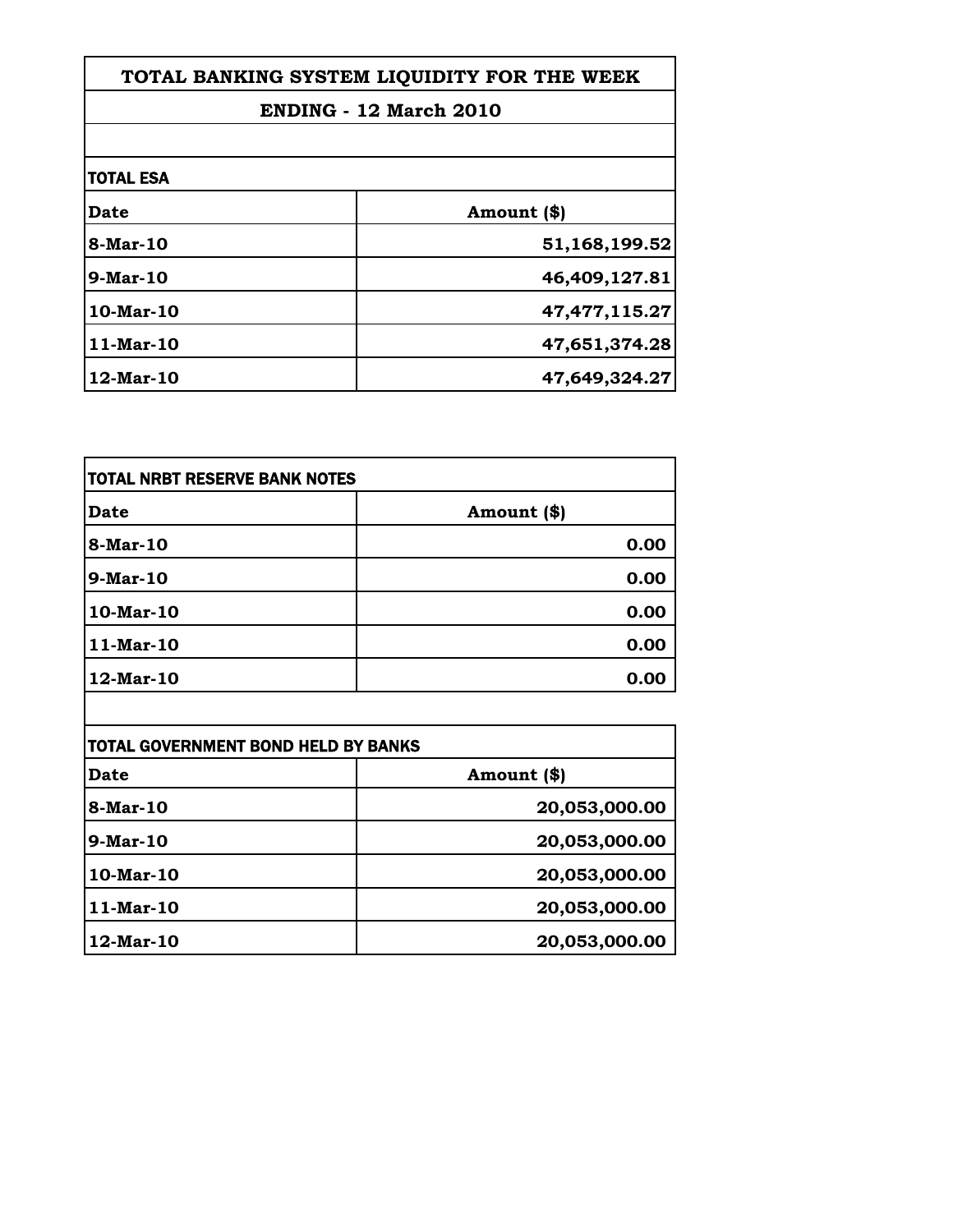| TOTAL BANKING SYSTEM LIQUIDITY FOR THE WEEK |               |
|---------------------------------------------|---------------|
| <b>ENDING - 19 March 2010</b>               |               |
|                                             |               |
| <b>TOTAL ESA</b>                            |               |
| <b>Date</b>                                 | Amount (\$)   |
| 15-Mar-10                                   | 46,867,464.57 |
| 16-Mar-10                                   | 45,723,173.01 |
| $17-Mar-10$                                 | 44,834,254.03 |
| 18-Mar-10                                   | 43,407,707.15 |
| 19-Mar-10                                   | 43,433,647.62 |

| <b>TOTAL NRBT RESERVE BANK NOTES</b> |             |
|--------------------------------------|-------------|
| <b>Date</b>                          | Amount (\$) |
| 15-Mar-10                            | 0.00        |
| 16-Mar-10                            | 0.00        |
| 17-Mar-10                            | 0.00        |
| 18-Mar-10                            | 0.00        |
| $19$ -Mar-10                         | 0.00        |

| TOTAL GOVERNMENT BOND HELD BY BANKS |               |
|-------------------------------------|---------------|
| Date                                | Amount (\$)   |
| 15-Mar-10                           | 20,053,000.00 |
| 16-Mar-10                           | 20,053,000.00 |
| 17-Mar-10                           | 20,053,000.00 |
| 18-Mar-10                           | 20,053,000.00 |
| 19-Mar-10                           | 20,053,000.00 |